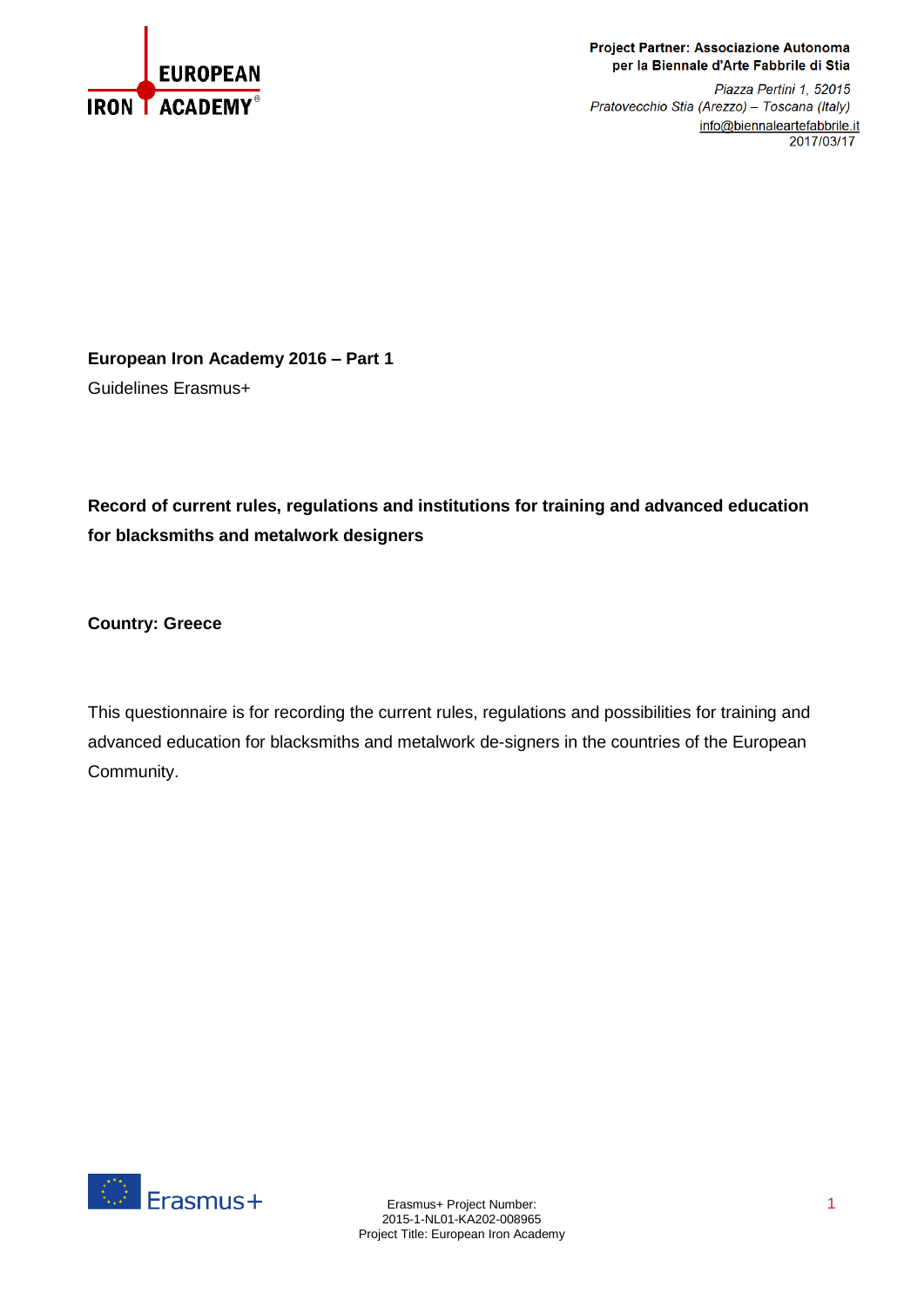

Project Partner: Associazione Autonoma per la Biennale d'Arte Fabbrile di Stia

Piazza Pertini 1, 52015 Pratovecchio Stia (Arezzo) - Toscana (Italy) info@biennaleartefabbrile.it 2017/03/17

1. Which Ministry is responsible for the education and employment in your country?

Ministry of Education / **[www.minedu.gov.gr](http://www.minedu.gov.gr/)** Ministry of Labor / **[www.ypakp.gr](http://www.ypakp.gr/)**

2. Which professional trade/associations are responsible for blacksmiths and metal workers in your country?

## Poem / **[www.e-poem.gr](http://www.e-poem.gr/)**

3. Who is legally responsible for the training of blacksmiths and metal workers in your country? *That is: are there schools (state, private, training agencies) who provide preparation and training for young blacksmiths and metal workers?*

No, there aren't.

4. Are there Institutes, Academies or Schools who specialize with advanced training (restoration work, preservation of historic buildings, etc…)?

*ASFA, Athens School of Fine Arts, provides workshops such as bronze casting /* **[www.asfa.gr](http://www.asfa.gr/)**

5. How does one become a skilled metal worker, trainee blacksmith or master craftsman? When one reaches the required MQF level, passes from the practical and theoretical exams and through experience.

Only by experience (as far as we know)